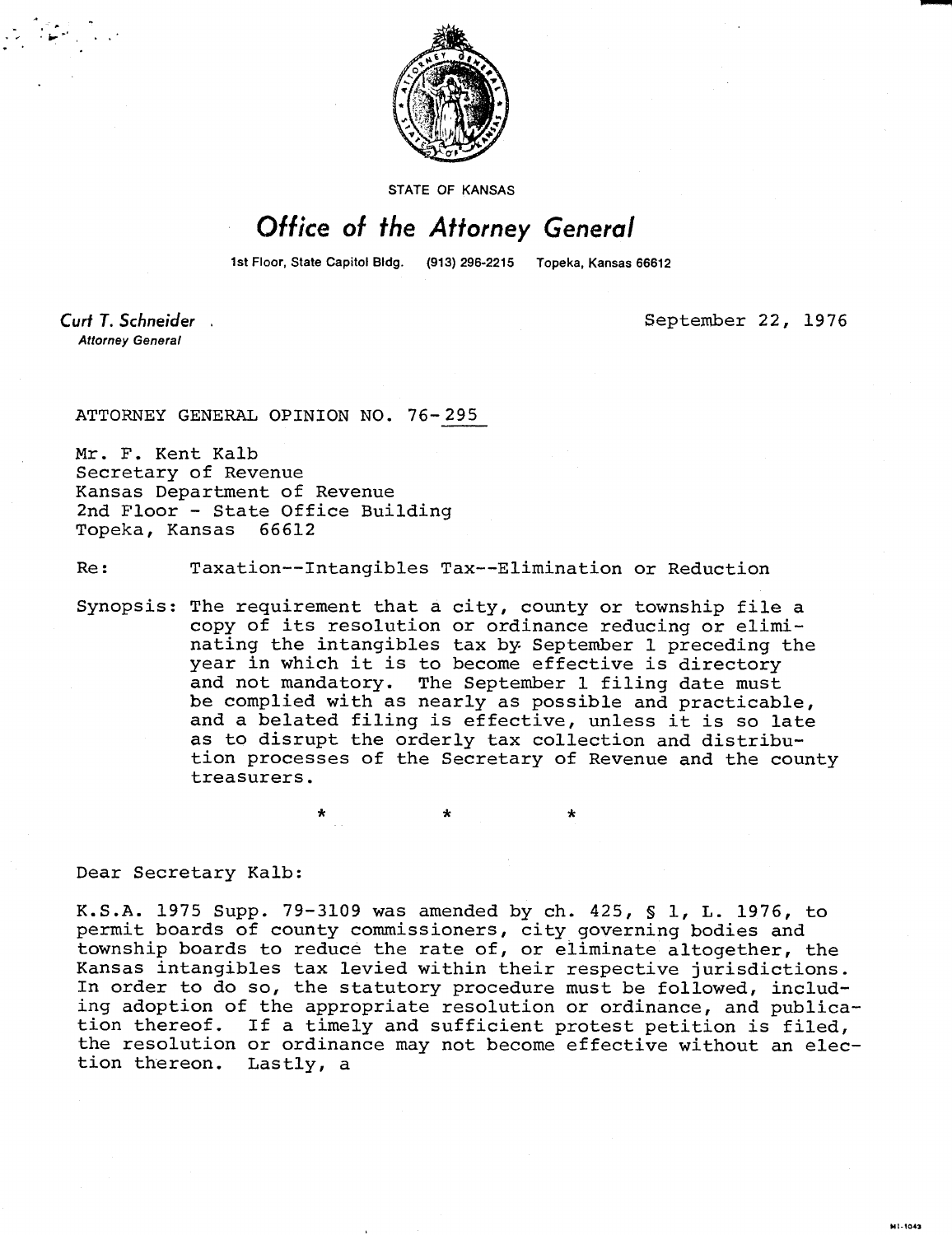Mr. F. Kent Kalb Page Two September 22, 1976

> "copy of each ordinance and resolution becoming effective shall be filed with the secretary of revenue and the county treasurer of the county on or before September 1 of the year preceding the year in which such tax or the removal thereof shall be applicable."

A number of counties, townships and cities have adopted resolutions or ordinances, and published notice thereof, for elimination or reduction of the intangibles tax, effective for the taxable year 1977. You advise that although most have filed copies of their resolutions or ordinances with your offices, some did not do so by September 1, 1977, and some have not yet done so. You inquire whether the filing requirement described above is mandatory or directory, and thus, whether failure to file the required copy with your office by September 1, 1976, renders the ordinance or resolution ineffective for 1977.

In City of Hutchinson v. Ryan, 154 Kan. 751, 121 P.2d 179 (1942), the court stated the applicable principles thus, quoting from 59 Corpus Juris 1078:

> "'A statute specifying a time within which a public officer is to perform an official act regarding the rights and duties of others, and made with a view to the proper, orderly, and prompt conduct of business is usually directory, unless the phraseology of the statute, or the nature of the act to be performed, and the consequences of doing or failing to do it at such time, is such that the designation of time must be considered a limitation on the power of the officer. So a statute requiring a public body, merely for the orderly transaction of business, to fix the time for the performance of certain acts which may as effectually be done at any other time is usually regarded as directory.'" 154 Kan. at 757.

In School District v. Clark County Commissioners, 155 Kan. 636, 127 P.2d 418 (1942) the court stated thus:

> "There is a rule of statutory construction familiar to all lawyers, which is that when the legislature prescribes the time when an official act is to be performed, the broad legislative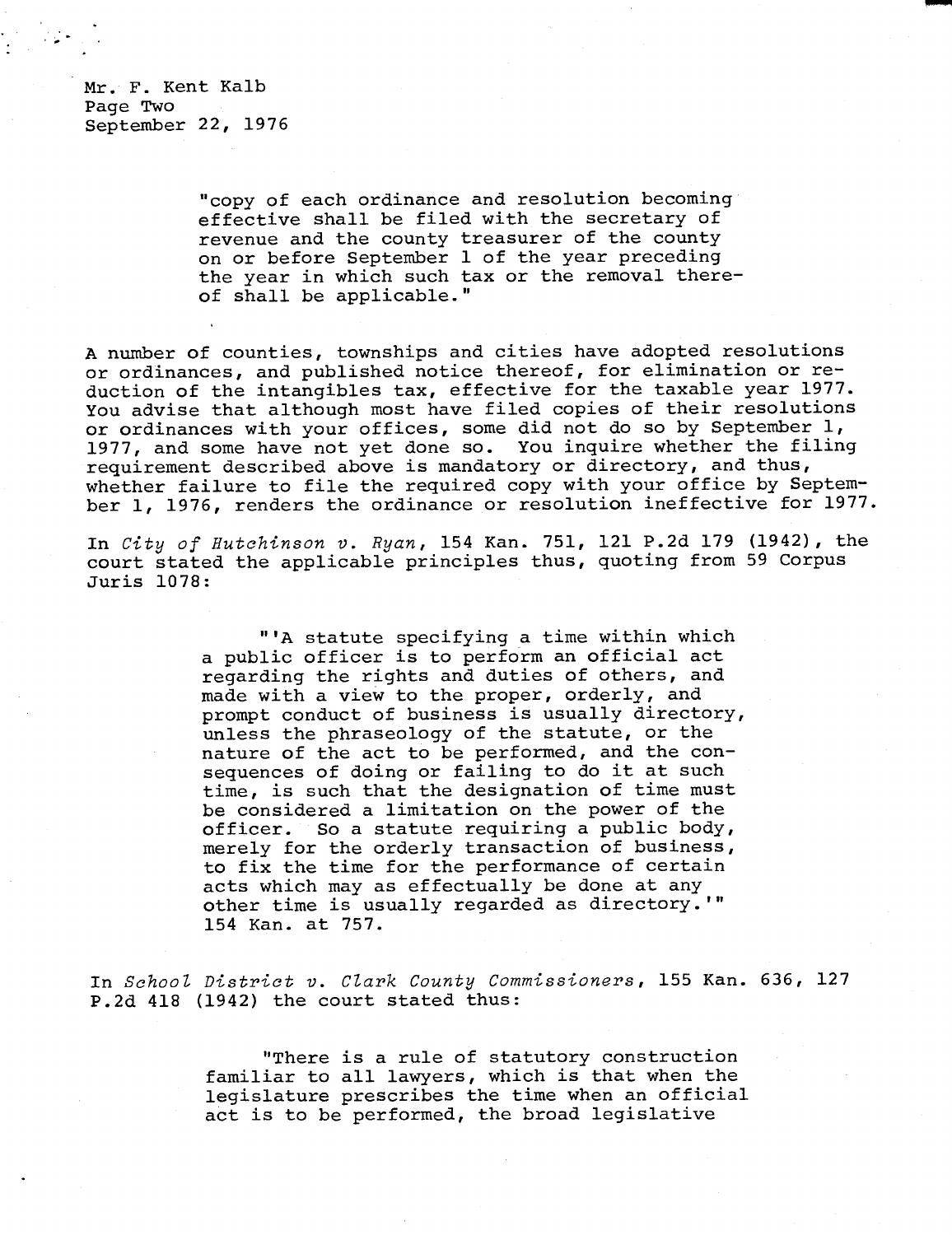Mr. F. Kent Kalb Page Three September 22, 1976

> purpose is to be considered by the courts whenever they are called upon to decide whether the time prescribed by statute is mandatory or directory. If mandatory, there must be strict conformity. If directory, the legislative intention is to be complied with a [sic] nearly as practicable. Instances of the latter sort frequently arise, and indeed they are parti cularly applicable in respect to the official mode of procedure in matters of taxation. For example, it is the duty of the board of county commissioners at its meeting on the first Monday in August to order the proper levies of every sort to be extended on the tax rolls . . . . Instance are not rare where the board has declined or failed to make a particular levy; mandamus is invoked and a decision may be reached some weeks later holding that the contested levy should be made, and it is then made, although the *directory* time at which it should have been made has passed. Again, the statute says the county clerk shall prepare and deliver the tax rolls to the county treasurer on or before November 1 . . . If the work of preparing the tax rolls is not completed by the statutory date (and litigation over the legality of the levies or other untoward circumstances sometimes causes delay), the statutory date on which the tax rolls should be delivered to the county treasurer must of necessity be regarded as directory rather than mandatory. Although the tax rolls are not delivered to the treasurer by the time directed by the statute, nevertheless we all have to pay our taxes when the belated delivery<br>is made!" [Emphasis by the court.] 155 Kan. [Emphasis by the court.] 155 Kan. at 638-639.

The criteria for determining whether a particular requirement is mandatory or directory was reiterated in Shriver v. Board of County Commissioners, 189 Kan. 548, 370 P.2d 124 (1962):

> "Generally speaking, statutory provisions directing the mode of proceeding by public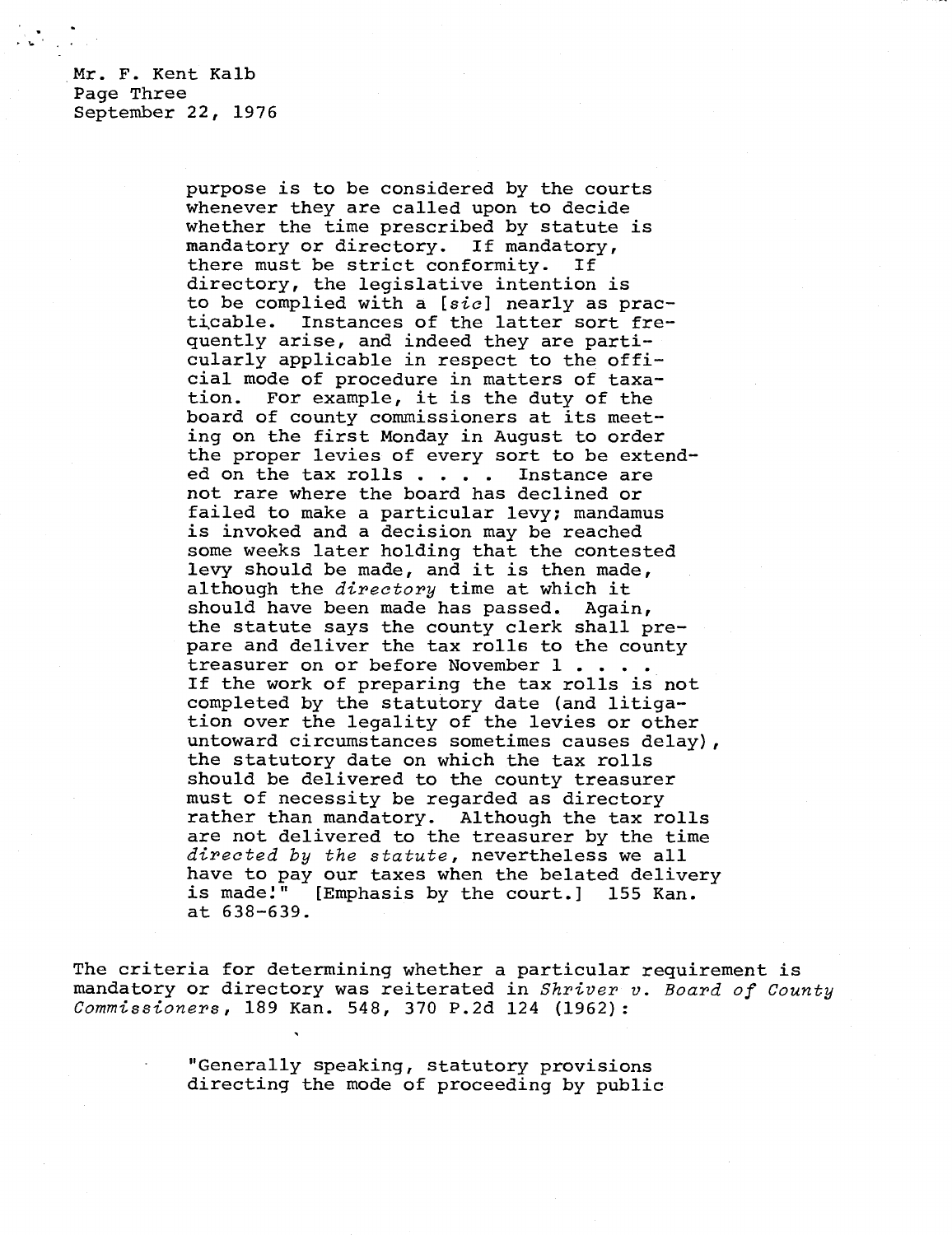Mr. F. Kent Kalb Page Four September 22, 1976

> officers and intended to secure order, system and dispatch in proceedings, and by a disregard of which the rights of parties cannot be injuriously affected, are not regarded as mandatory, unless accompanied by negative words importing that the acts required shall not be done in any other manner or time than that designated." 189 Kan. at 556.

The intangibles tax is collected by the Secretary of Revenue, and notice of local ordinances and resolutions eliminating or reducing the rate of that tax must necessarily be given to your Department. The Legislature recognized that ordinarily, local action to eliminate or reduce the intangibles tax must be completed before final adoption of the budget in August of each year. The Legislature presumably required filing of copies of local ordinances and resolutions with your Department and the respective county treasurers by September 1, in order to assure ample time to prepare for tax collection and distribution in accordance with these local acts.

In *School District* v. *Clark County Commissioners, supra,* the court pointed out that lack of strict conformity with procedural steps in the taxing process will not invalidate taxes levied through such procedure.  $E.g.$ , the fact that the tax rolls are not delivered to the county treasurer by the statutory deadline does not affect the validity of taxes levied thereafter. Similarly, here, the lack of strict conformity with the procedural filing requirement should not, in my view, be construed to invalidate any county, city or township action which is otherwise lawfully perfected and sufficient to affect the 1977 intangible levy. The broad legislative purpose in requiring the September 1 filing was, doubtless, to facilitate the collection of the intangibles tax. Lack of strict compliance with that filing date should not operate to frustrate the effect of local ordinances and resolutions and compel the collection of a tax which the local governing bodies have eliminated or reduced.

I can but conclude that the requirement that copies of local ordinances or resolutions be filed with you and county treasurers on September 1 is directory and not mandatory. It must be complied with as nearly as possible and practicable. However, a belated filing which does not jeopardize the integrity and dispatch of the tax collection and distribution procedures does not render the local